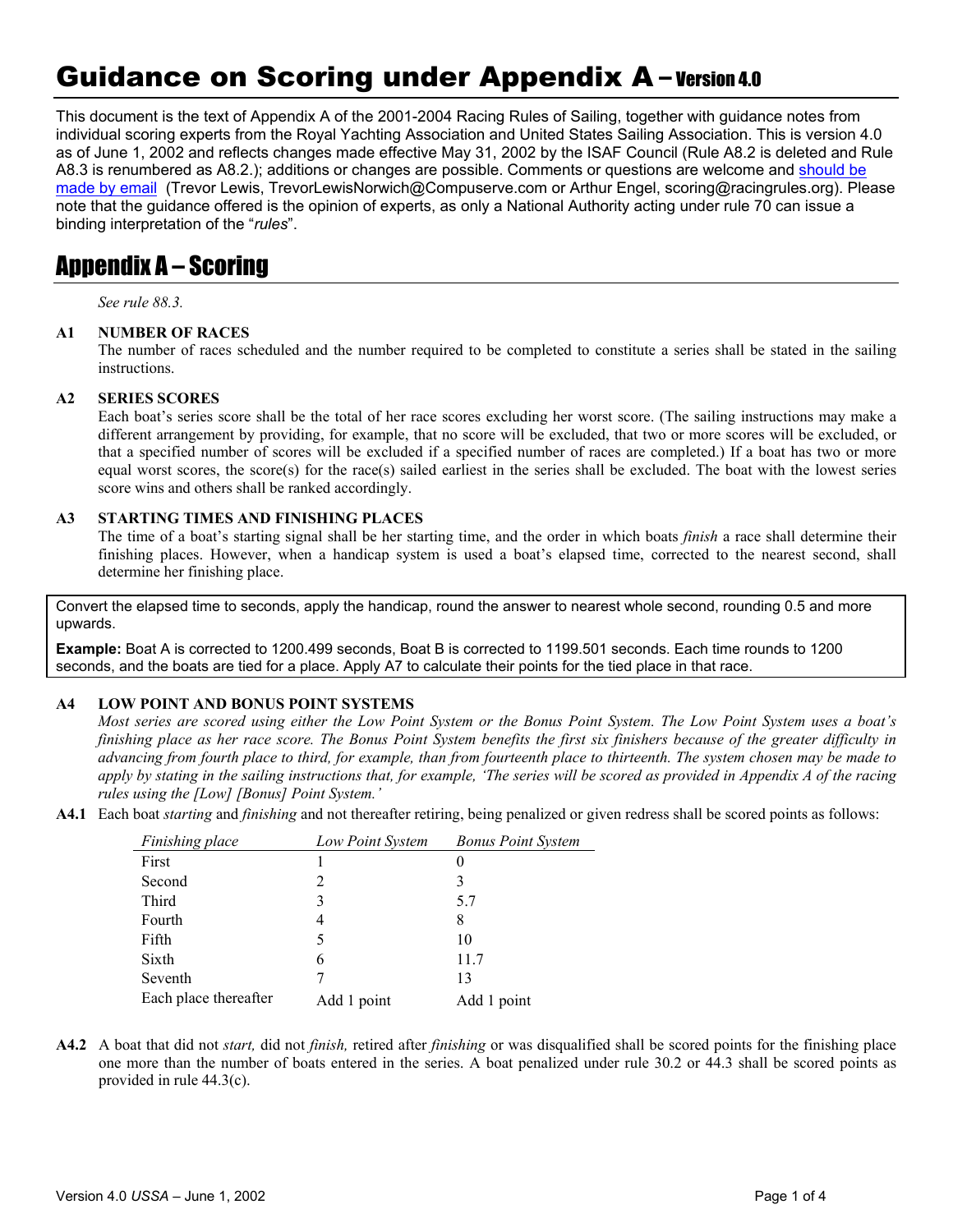**Example 1**: 23 boats entered. Boat A finishes 3rd but is ZFP. The penalty is 20% of 23 = 4.6 places, rounded to 5 places so she receives points for the place equal to her finishing place of 3rd plus 5 penalty places or 8th place. Under the Low Point System, 8th place receives 8 points so points for the race are: 1, 2, 4, 5, 6, 7, 8,  $\vert 8 \vert$ , 9, 10 ... 23. The two boats scoring 8 points will share any race prize for 7th place; the boat scoring 9 points will receive any race prize for 9th place.

Scoring penalties under rules 30.2 and/or 44.1 are cumulative but are calculated individually. For example, if a boat breaks rule 30.2 and the race is recalled and she again breaks rule 30.2 in the restart, she will have two 20% penalties. Similarly, if she breaks 30.2 and takes a Scoring Penalty under rule 44.1 she will have two 20% penalties (assuming the sailing instructions do not specify that the Scoring Penalty will be something other than 20%).

**Example 2**: Same as **Example 1** above except that boat A also takes a 20% scoring penalty under rule 44.3. She receives two penalties of 5 places each for a total of 10 places (not a 40% penalty of 9.2 places rounded to 9 places). Her score would be the score for 13th place, namely her finishing place of 3rd plus 10 penalty places. Remember that under rule 44.3 a boat shall not receive a score that is worse than DNF would receive.

The score of a boat receiving a scoring penalty may be affected by the disqualification of a boat whose finishing place is ahead of her.

**Example 3**: Same as **Example 1** above except that the boat that finished second is disqualified (and receives 24 points). All boats with a finishing place after the disqualified boat move up one place (see rule A6(a)). Boat A receives points for 7th place, namely her adjusted finishing place of 2nd (as a result of the disqualification) plus 5 penalty places. Points for that race would be: 1, 2, 4, 5, 6, 7, 7, 8, 9, ... 22, 24.

**Example 4**: Same as **Example 3** above except that the boat that is disqualified finished sixth (not second). All boats with a finishing place after the disqualified boat move up one place (see rule A6(a)). Boat A receives points for 8th place, namely her finishing place of 3rd (not changed as the result of the disqualification of a boat whose finishing place is after her) plus 5 penalty places. Points for that race would be: 1, 2, 4, 5, 6, 7, 8,  $\overline{8}$ , 9, ... 22, 24.

#### **A5 SCORES DETERMINED BY THE RACE COMMITTEE**

A boat that did not *start,* comply with rule 30.2 or 30.3, or *finish,* or that takes a penalty under rule 44.3 or retires after *finishing*, shall be scored accordingly by the race committee without a hearing. Only the protest committee may take other scoring actions that worsen a boat's score.

Note that a boat that breaks rule 28, but meets the definition *finish* cannot be scored DNF or DSQ by the race committee.

#### **A6 CHANGES IN PLACES AND SCORES OF OTHER BOATS**

- (a) If a boat is disqualified from a race or retires after *finishing,* each boat that *finished* after her shall be moved up one place.
- (b) If the protest committee decides to give redress by adjusting a boat's score, the scores of other boats shall not be changed unless the protest committee decides otherwise.

#### **A7 RACE TIES**

If boats are tied at the finishing line or if a handicap system is used and boats have equal corrected times, the points for the place for which the boats have tied and for the place(s) immediately below shall be added together and divided equally. Boats tied for a race prize shall share it or be given equal prizes.

**Example:** Two boats have the same corrected time for third place. Under the Low Point System they would each score 3.5 points [(3+4)/2], and there is no change to the scores of any other boats. Note: As provided in rules A6(b) and 44.3(c), the 'split the points' principle of the first sentence of A7 does *not* apply when the tie in race scores results from a grant of redress or the application of a scoring penalty.

#### **A8 SERIES TIES**

**A8.1** If there is a series score tie between two or more boats, each boat's race scores shall be listed in order of best to worst, and at the first point(s) where there is a difference the tie shall be broken in favour of the boat(s) with the best score(s). No excluded scores shall be used.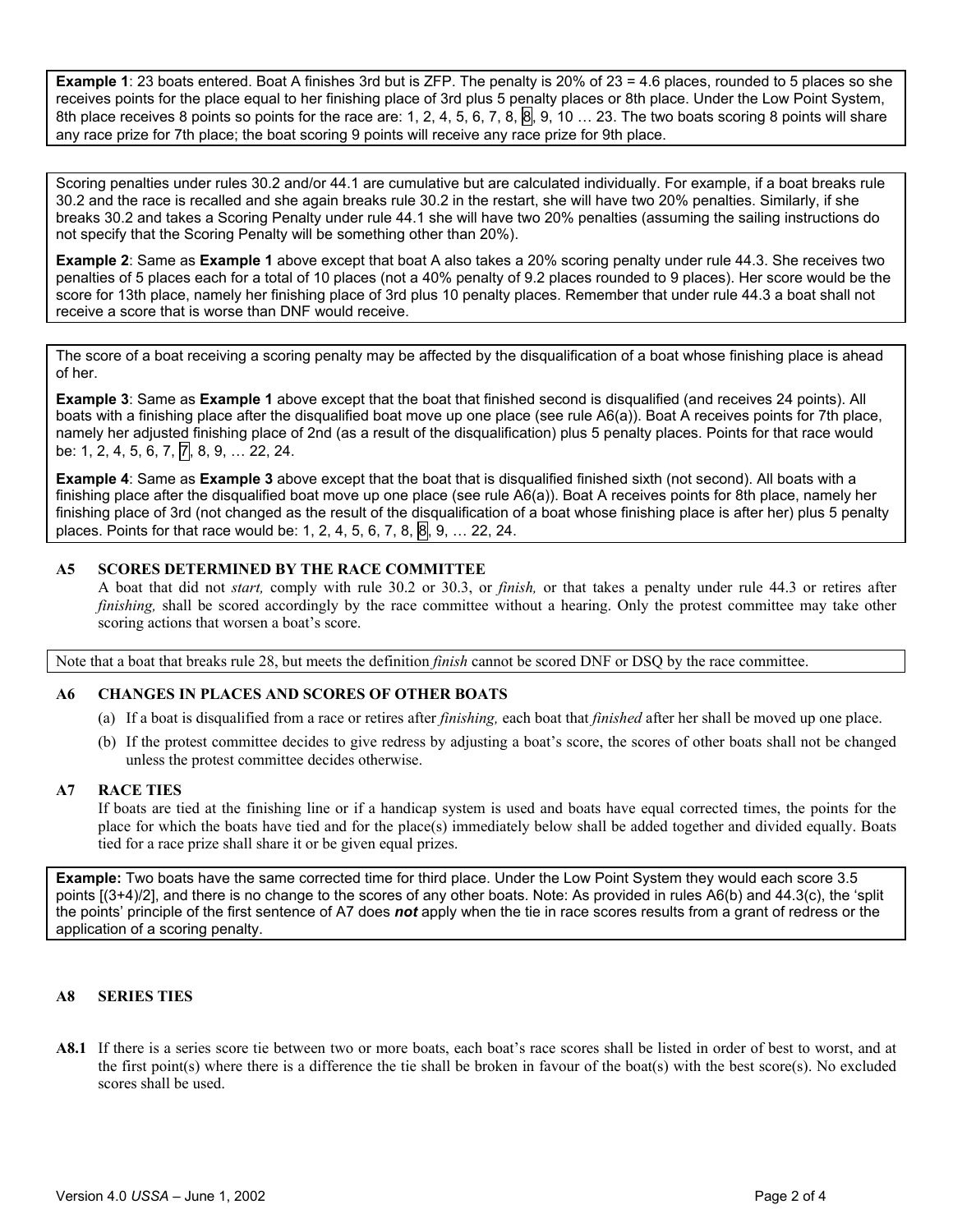| <b>Example:</b> Scoring: Low Point – one score excluded                                                                                                                                                               |             |  |  |  |  |                                 |                                              |  |  |  |                         |
|-----------------------------------------------------------------------------------------------------------------------------------------------------------------------------------------------------------------------|-------------|--|--|--|--|---------------------------------|----------------------------------------------|--|--|--|-------------------------|
| Race No:                                                                                                                                                                                                              | 1 2 3 4 5 6 |  |  |  |  |                                 | <b>TOTAL</b>                                 |  |  |  | <b>REORDERED SCORES</b> |
| Boat A                                                                                                                                                                                                                |             |  |  |  |  | 3 4 1 6 <u>2</u> <mark>7</mark> | 16 1 2 3 4 6                                 |  |  |  |                         |
| Boat B                                                                                                                                                                                                                |             |  |  |  |  |                                 | 4 3 2 1 <mark>6</mark> 6 <b>16</b> 1 2 3 4 6 |  |  |  |                         |
| Boat C                                                                                                                                                                                                                |             |  |  |  |  |                                 | 1 2 7 3 3 <mark>44</mark> 16 1 2 3 3 7       |  |  |  |                         |
| Rule A8.1 is sometimes known as 'most firsts, etc.' It breaks the tie between C and the two other boats in C's favour. It does not<br>break the tie between A and B. Rule A8.2 must now be applied to break that tie. |             |  |  |  |  |                                 |                                              |  |  |  |                         |

**A8.2** If a tie still remains between two or more boats, they shall be ranked in order of their scores in the last race. Any remaining ties shall be broken by using the tied boats' scores in the next-to-last race and so on until all ties are broken. These scores shall be used even if some of them are excluded scores.

| <b>Example:</b> Scoring: Low Point – one score excluded                      |                 |           |     |                 |       |  |  |  |
|------------------------------------------------------------------------------|-----------------|-----------|-----|-----------------|-------|--|--|--|
| Race No:                                                                     | 1.              | 2         | 3   | 4               | TOTAL |  |  |  |
| Boat A                                                                       | 3               | 4         | - 5 | $\overline{40}$ | 12    |  |  |  |
| Boat B                                                                       | $\overline{44}$ | -3        | 4   | 5               | 12    |  |  |  |
| Boat C                                                                       | 5 <sup>5</sup>  | <u>45</u> | -3  | 4               | 12    |  |  |  |
| Boat D                                                                       | 4               | 5         | 6   | 3               | 12    |  |  |  |
| A8.1 does not break any tie, as they each have scores of 3, 4, 5 that count. |                 |           |     |                 |       |  |  |  |
| A8.2 applies and the tie is broken in the order of D, C, B, A.               |                 |           |     |                 |       |  |  |  |

#### **A9 RACE SCORES IN A SERIES LONGER THAN A REGATTA**

For a series that is held over a period of time longer than a regatta, a boat that came to the starting area but did not *start,* did not *finish*, retired after *finishing* or was disqualified shall be scored points for the finishing place one more than the number of boats that came to the starting area. A boat that did not come to the starting area shall be scored points for the finishing place one more than the number of boats entered in the series.

#### **A10 GUIDANCE ON REDRESS**

If the protest committee decides to give redress by adjusting a boat's score for a race, it is advised to consider scoring her

- (a) points equal to the average, to the nearest tenth of a point (0.05 to be rounded upward), of her points in all the races in the series except the race in question;
- (b) points equal to the average, to the nearest tenth of a point (0.05 to be rounded upward), of her points in all the races before the race in question; or
- (c) points based on the position of the boat in the race at the time of the incident that justified redress.

**Example:** average points of 2.85 rounds to 2.9. 'Upward' means to a larger number (and therefore worse using Low or Bonus Point scoring).

#### **A11 SCORING ABBREVIATIONS**

These abbreviations are recommended for recording the circumstances described:

- **DNC** Did not *start*; did not come to the starting area
- **DNS** Did not *start* (other than DNC and OCS)
- **OCS** Did not *start;* on the course side of the starting line and broke rule 29.1 or 30.1
- **ZFP** 20% penalty under rule 30.2
- **BFD** Disqualification under rule 30.3
- **SCP** Took a scoring penalty under rule 44.3
- **DNF** Did not *finish*
- **RAF** Retired after *finishing*
- **DSQ** Disqualification
- **DNE** Disqualification not excludable under rule 88.3(b)
- **RDG** Redress given

*US SAILING Note: The scoring systems in Appendix A reward a boat that participates in all the races of a series, even when one or more scores is excluded from her series score. In a long series, such as a season championship spanning several weeks, these systems put a boat that misses some of the races at a disadvantage to a boat that sails more races. The US SAILING website (www.ussailing.org/racemgt) provides texts for alternative scoring systems designed for such long series, including an updated version of Appendix AA that appeared in the 1997-2000 edition of The Racing Rules of Sailing. Those without access to the website may request a copy of these texts by fax on the US SAILING Infofax line, (888) USSAIL-6.* 

#### Version 4.0 *USSA* – June 1, 2002 Page 3 of 4